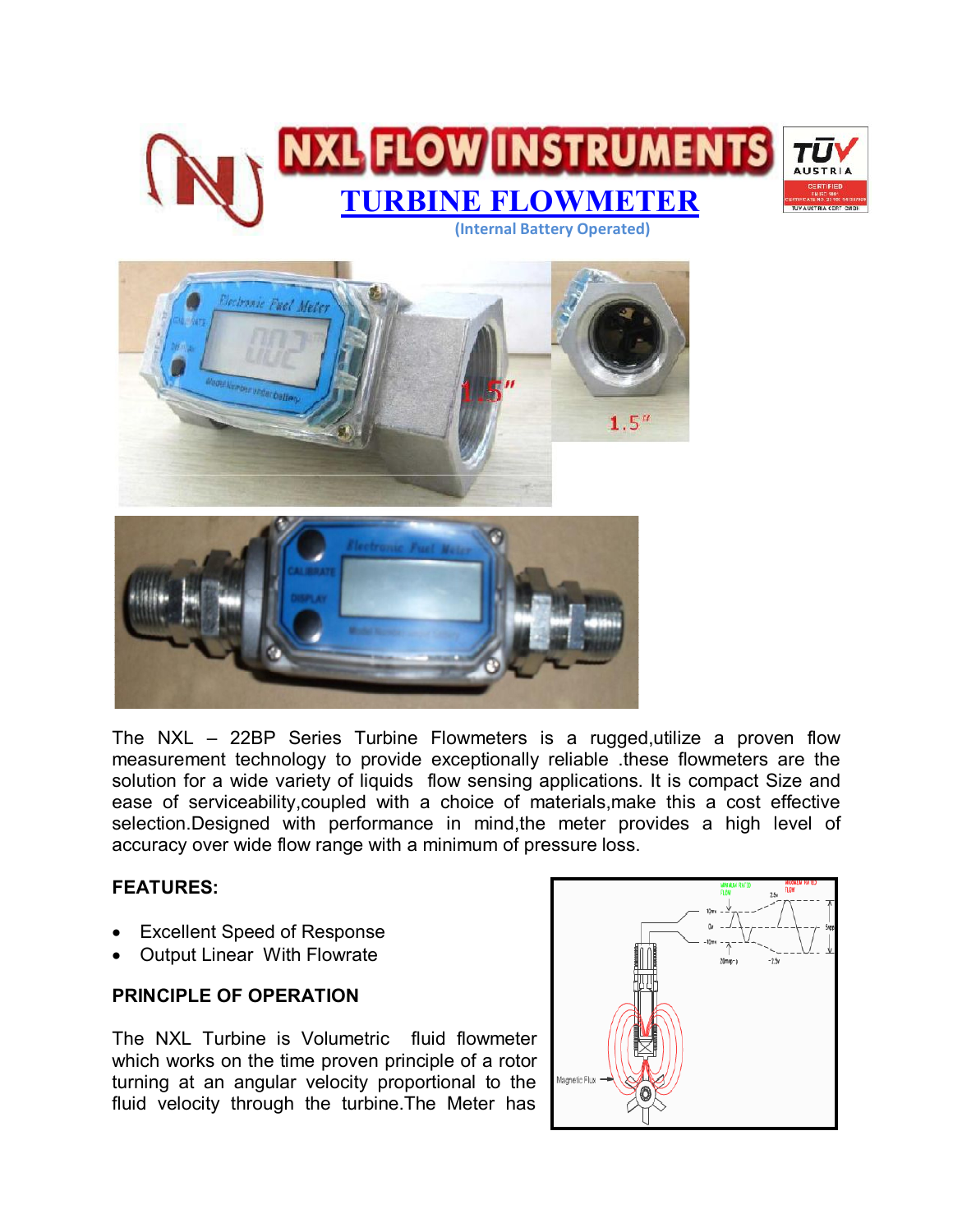straightening vanes and a nose cone in the inlet side which minimise upstream turbulence and direct the flow to the rotor effectively.

## **APPLICATIONS**

NXL offers a wide range of turbine flowmeters and custom-engineered designs for liquid applications to meet the demands of the aerospace,industrial and automotive users.Applications include fuel consumption,hydraulics,coolant,batching,ultra pure water and feed back of process variables in control systems.Loading and unloading of tankers or rail cars.Any where high volume and/or high flowrates are atleast sometimes required in the application, the turbine meter is likely the right choice.

### **Liquid Service**

Linearity +/- 0.5% of Reading Repeatability +/- 0.1% of Reading Max Pressure 20 Bar End Connections Threaded/

 Triclamp/ Flange



Battery inside can supply 9000hrs operation approx.

| Single Count    | Accumulation | Voltage | <b>Battery Size</b>                           | <b>Working Temp</b> |
|-----------------|--------------|---------|-----------------------------------------------|---------------------|
| $0.00 - 9999.9$ | 0-99999      |         | DC 2.3V-3.3V LR03X2(AAA SIZE) -10 to 60 Deg C |                     |

### **LIQUID FLOWRANGE**

| Meter size/Model No Flow Range in LPM |          | Pressure drop at Max Flow In<br>Kg/Sq. Cm. |
|---------------------------------------|----------|--------------------------------------------|
| 1"/25NB/2225 BP                       | 18.9-190 | 0.98                                       |
| 11/2"/40NB/2240 BP 38-380             |          | 0.91                                       |